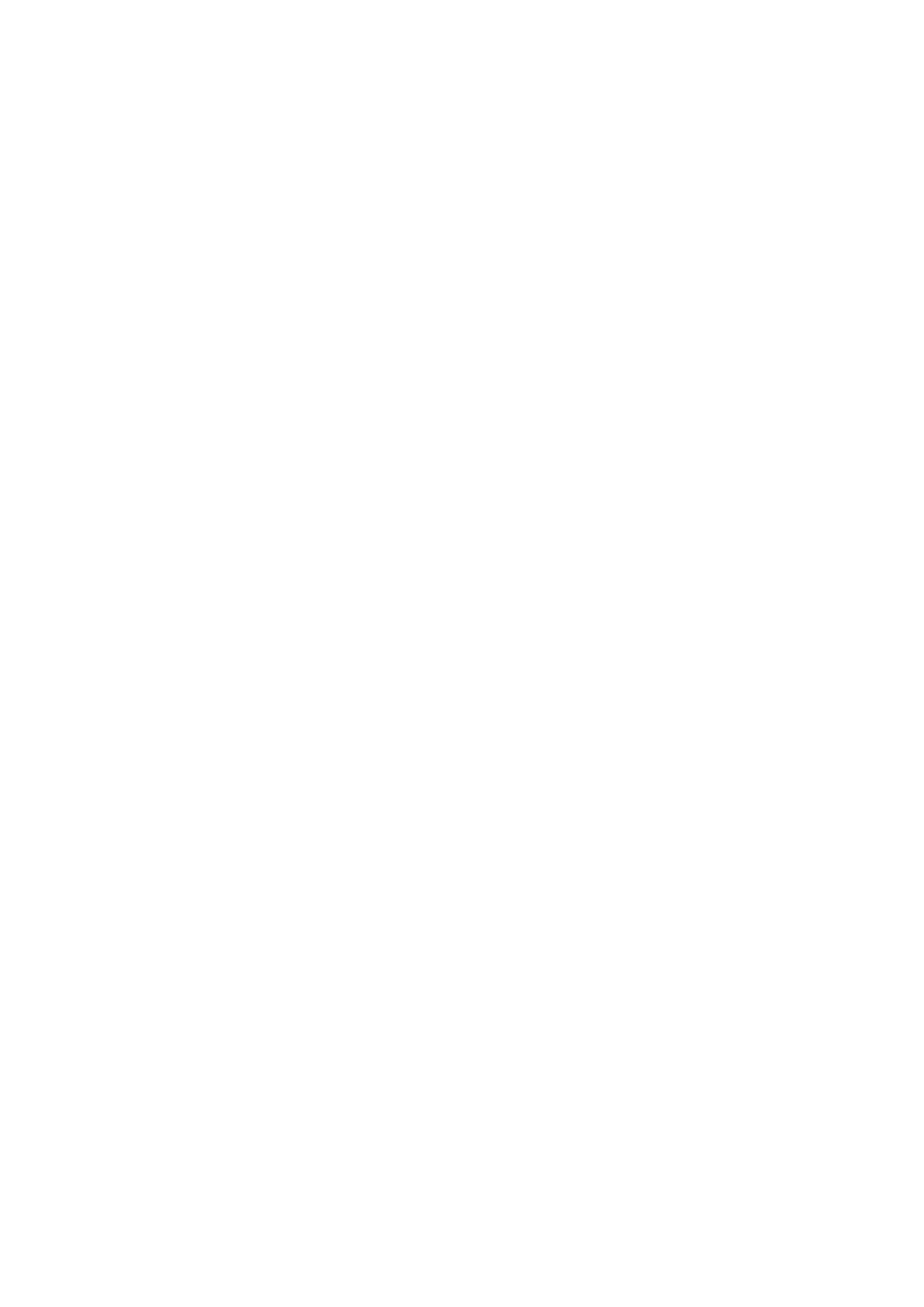\* MHB report includes report of 114.03.2019 which received after dispatch of the daily report.

 $\sqrt{2}$